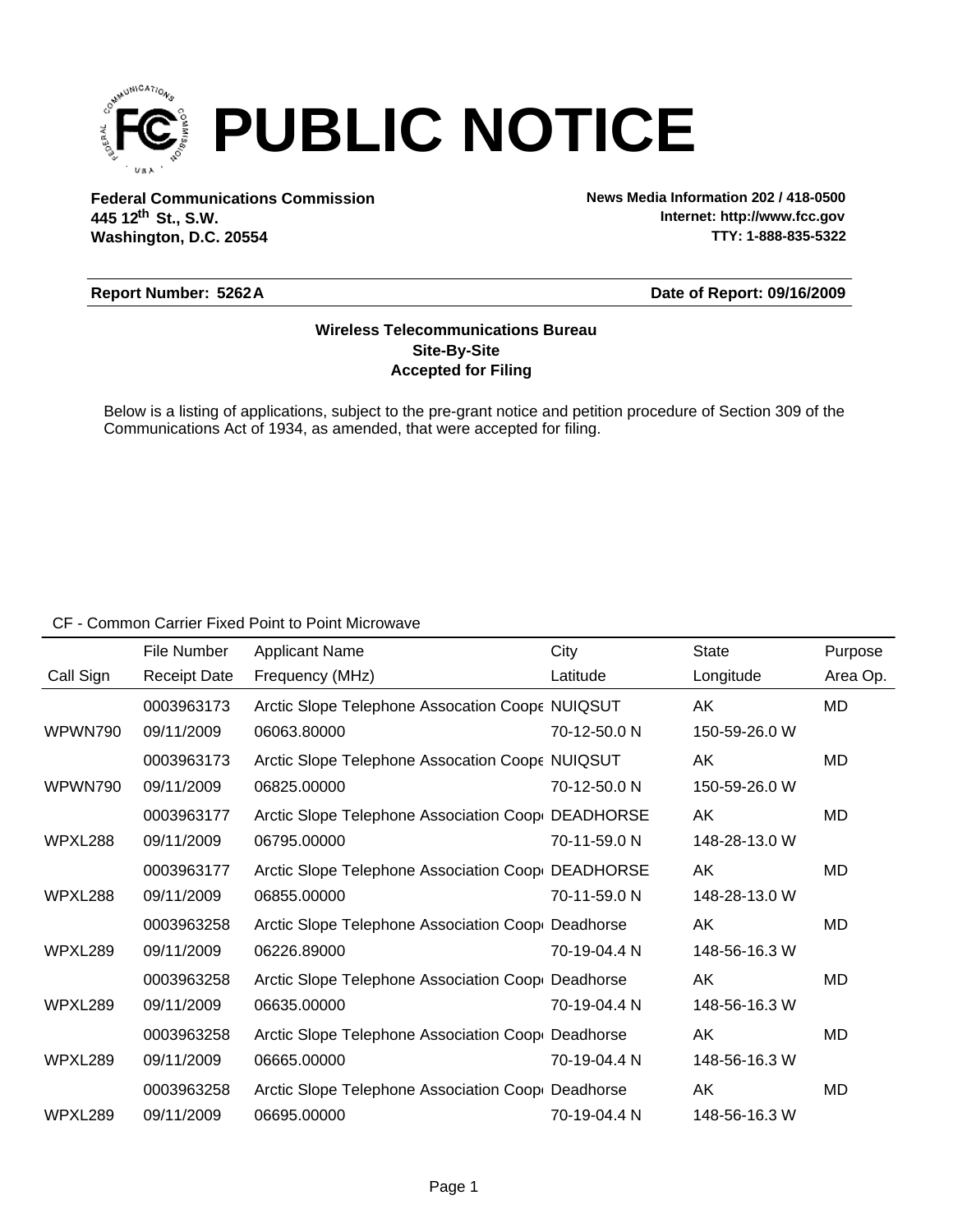# CF - Common Carrier Fixed Point to Point Microwave

|           | File Number         | <b>Applicant Name</b>      | City         | <b>State</b>  | Purpose   |
|-----------|---------------------|----------------------------|--------------|---------------|-----------|
| Call Sign | <b>Receipt Date</b> | Frequency (MHz)            | Latitude     | Longitude     | Area Op.  |
|           | 0003962623          | Verizon Wireless (VAW) LLC | Miami        | OK            | <b>NE</b> |
|           | 09/11/2009          | 06063.80000                | 36-59-28.8 N | 094-37-25.9 W |           |
|           | 0003962623          | Verizon Wireless (VAW) LLC | Miami        | OK            | <b>NE</b> |
|           | 09/11/2009          | 11245.00000                | 36-59-28.8 N | 094-37-25.9 W |           |
|           | 0003962624          | Verizon Wireless (VAW) LLC | Commerce     | OK            | <b>NE</b> |
|           | 09/11/2009          | 10915.00000                | 36-56-43.1 N | 094-51-49.0 W |           |
|           | 0003962625          | Verizon Wireless (VAW) LLC | Quapaw       | OK            | <b>NE</b> |
|           | 09/11/2009          | 06256.54000                | 36-55-05.8 N | 094-45-06.5 W |           |
|           | 0003962625          | Verizon Wireless (VAW) LLC | Quapaw       | OK            | <b>NE</b> |
|           | 09/11/2009          | 06315.84000                | 36-55-05.8 N | 094-45-06.5 W |           |
|           | 0003962625          | Verizon Wireless (VAW) LLC | Quapaw       | OK            | <b>NE</b> |
|           | 09/11/2009          | 10795.00000                | 36-55-05.8 N | 094-45-06.5 W |           |
|           | 0003962626          | Verizon Wireless (VAW) LLC | Quapaw       | OK            | <b>NE</b> |
|           | 09/11/2009          | 10755.00000                | 36-56-38.9 N | 094-40-40.4 W |           |
|           | 0003962687          | Verizon Wireless (VAW) LLC | Miami        | OK            | <b>NE</b> |
|           | 09/11/2009          | 10795.00000                | 36-53-03.6 N | 094-52-17.6 W |           |
|           | 0003962687          | Verizon Wireless (VAW) LLC | Miami        | OK            | <b>NE</b> |
|           | 09/11/2009          | 10835.00000                | 36-53-03.6 N | 094-52-17.6 W |           |
|           | 0003962688          | Verizon Wireless (VAW) LLC | Quapaw       | OK            | <b>NE</b> |
|           | 09/11/2009          | 11285.00000                | 36-57-33.4 N | 094-47-41.8 W |           |
|           | 0003962688          | Verizon Wireless (VAW) LLC | Quapaw       | OK            | <b>NE</b> |
|           | 09/11/2009          | 11405.00000                | 36-57-33.4 N | 094-47-41.8 W |           |
|           | 0003962689          | Verizon Wireless (VAW) LLC | Afton        | OK            | <b>NE</b> |
|           | 09/11/2009          | 06197.24000                | 36-42-37.2 N | 094-56-42.1 W |           |
|           | 0003962690          | Verizon Wireless (VAW) LLC | Miami        | OK            | <b>NE</b> |
|           | 09/11/2009          | 05945.20000                | 36-48-41.2 N | 094-53-29.0 W |           |
|           | 0003962690          | Verizon Wireless (VAW) LLC | Miami        | OK            | <b>NE</b> |
|           | 09/11/2009          | 06004.50000                | 36-48-41.2 N | 094-53-29.0 W |           |
|           | 0003962690          | Verizon Wireless (VAW) LLC | Miami        | OK            | <b>NE</b> |
|           | 09/11/2009          | 11325.00000                | 36-48-41.2 N | 094-53-29.0 W |           |
|           | 0003962691          | Verizon Wireless (VAW) LLC | Miami        | OK            | <b>NE</b> |
|           | 09/11/2009          | 11285.00000                | 36-53-34.4 N | 094-49-22.8 W |           |
|           | 0003963168          | T-Mobile License, LLC      | Williamstown | <b>VT</b>     | <b>NE</b> |
|           | 09/11/2009          | 19632.50000                | 44-05-36.8 N | 072-35-30.0 W |           |
|           | 0003963170          | T-Mobile License, LLC      | <b>BARRE</b> | <b>VT</b>     | <b>NE</b> |
|           | 09/11/2009          | 18072.50000                | 44-10-26.0 N | 072-36-37.0 W |           |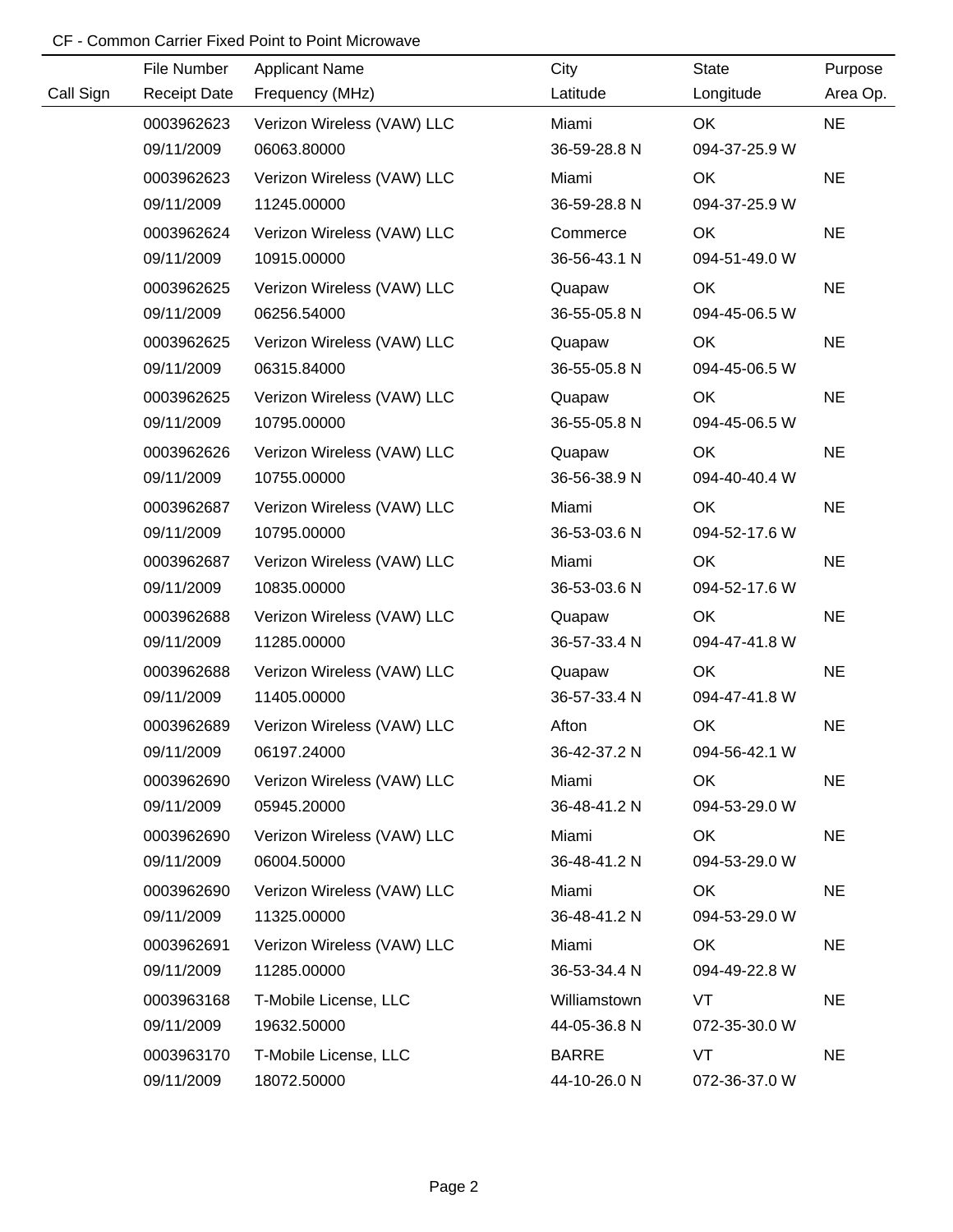# MG - Microwave Industrial/Business Pool

|           | File Number | <b>Applicant Name</b>                         | City         | State         | Purpose   |  |
|-----------|-------------|-----------------------------------------------|--------------|---------------|-----------|--|
| Call Sign |             | Receipt Date Frequency (MHz)                  | Latitude     | Longitude     | Area Op.  |  |
|           | 0003961351  | CLEARWIRE SPECTRUM HOLDINGS III San Antonio   |              | <b>TX</b>     | <b>NE</b> |  |
|           | 09/10/2009  | 23025.00000                                   | 29-22-52.3 N | 098-30-48.5 W |           |  |
|           | 0003962175  | CLEARWIRE SPECTRUM HOLDINGS III SPANAWAY      |              | <b>WA</b>     | <b>NE</b> |  |
|           | 09/11/2009  | 11305.00000                                   | 47-04-30.1 N | 122-24-21.7 W |           |  |
|           | 0003962175  | CLEARWIRE SPECTRUM HOLDINGS III SPANAWAY      |              | <b>WA</b>     | <b>NE</b> |  |
|           | 09/11/2009  | 11425.00000                                   | 47-04-30.1 N | 122-24-21.7 W |           |  |
|           | 0003962175  | CLEARWIRE SPECTRUM HOLDINGS III SPANAWAY      |              | <b>WA</b>     | <b>NE</b> |  |
|           | 09/11/2009  | 17815.00000                                   | 47-04-30.1 N | 122-24-21.7 W |           |  |
|           | 0003962175  | CLEARWIRE SPECTRUM HOLDINGS III SPANAWAY      |              | <b>WA</b>     | <b>NE</b> |  |
|           | 09/11/2009  | 17915.00000                                   | 47-04-30.1 N | 122-24-21.7 W |           |  |
|           | 0003962175  | CLEARWIRE SPECTRUM HOLDINGS III SPANAWAY      |              | <b>WA</b>     | <b>NE</b> |  |
|           | 09/11/2009  | 17965.00000                                   | 47-04-30.1 N | 122-24-21.7 W |           |  |
|           | 0003962175  | CLEARWIRE SPECTRUM HOLDINGS III SPANAWAY      |              | <b>WA</b>     | <b>NE</b> |  |
|           | 09/11/2009  | 18065.00000                                   | 47-04-30.1 N | 122-24-21.7 W |           |  |
|           | 0003962175  | CLEARWIRE SPECTRUM HOLDINGS III SPANAWAY      |              | <b>WA</b>     | <b>NE</b> |  |
|           | 09/11/2009  | 18080.00000                                   | 47-04-30.1 N | 122-24-21.7 W |           |  |
|           | 0003962175  | CLEARWIRE SPECTRUM HOLDINGS III SPANAWAY      |              | <b>WA</b>     | <b>NE</b> |  |
|           | 09/11/2009  | 18120.00000                                   | 47-04-30.1 N | 122-24-21.7 W |           |  |
|           | 0003962177  | CLEARWIRE SPECTRUM HOLDINGS III Tasoma        |              | WA            | <b>NE</b> |  |
|           | 09/11/2009  | 11345.00000                                   | 47-08-57.1 N | 122-25-51.8 W |           |  |
|           | 0003962177  | <b>CLEARWIRE SPECTRUM HOLDINGS III Tasoma</b> |              | <b>WA</b>     | <b>NE</b> |  |
|           | 09/11/2009  | 11425.00000                                   | 47-08-57.1 N | 122-25-51.8 W |           |  |
|           | 0003962177  | CLEARWIRE SPECTRUM HOLDINGS III Tasoma        |              | WA            | <b>NE</b> |  |
|           | 09/11/2009  | 19375.00000                                   | 47-08-57.1 N | 122-25-51.8 W |           |  |
|           | 0003962177  | <b>CLEARWIRE SPECTRUM HOLDINGS III Tasoma</b> |              | WA.           | <b>NE</b> |  |
|           | 09/11/2009  | 19440.00000                                   | 47-08-57.1 N | 122-25-51.8 W |           |  |
|           | 0003962177  | <b>CLEARWIRE SPECTRUM HOLDINGS III Tasoma</b> |              | WA.           | <b>NE</b> |  |
|           | 09/11/2009  | 19475.00000                                   | 47-08-57.1 N | 122-25-51.8 W |           |  |
|           | 0003962177  | <b>CLEARWIRE SPECTRUM HOLDINGS III Tasoma</b> |              | <b>WA</b>     | <b>NE</b> |  |
|           | 09/11/2009  | 19525.00000                                   | 47-08-57.1 N | 122-25-51.8 W |           |  |
|           | 0003962177  | <b>CLEARWIRE SPECTRUM HOLDINGS III Tasoma</b> |              | WA.           | <b>NE</b> |  |
|           | 09/11/2009  | 19625.00000                                   | 47-08-57.1 N | 122-25-51.8 W |           |  |